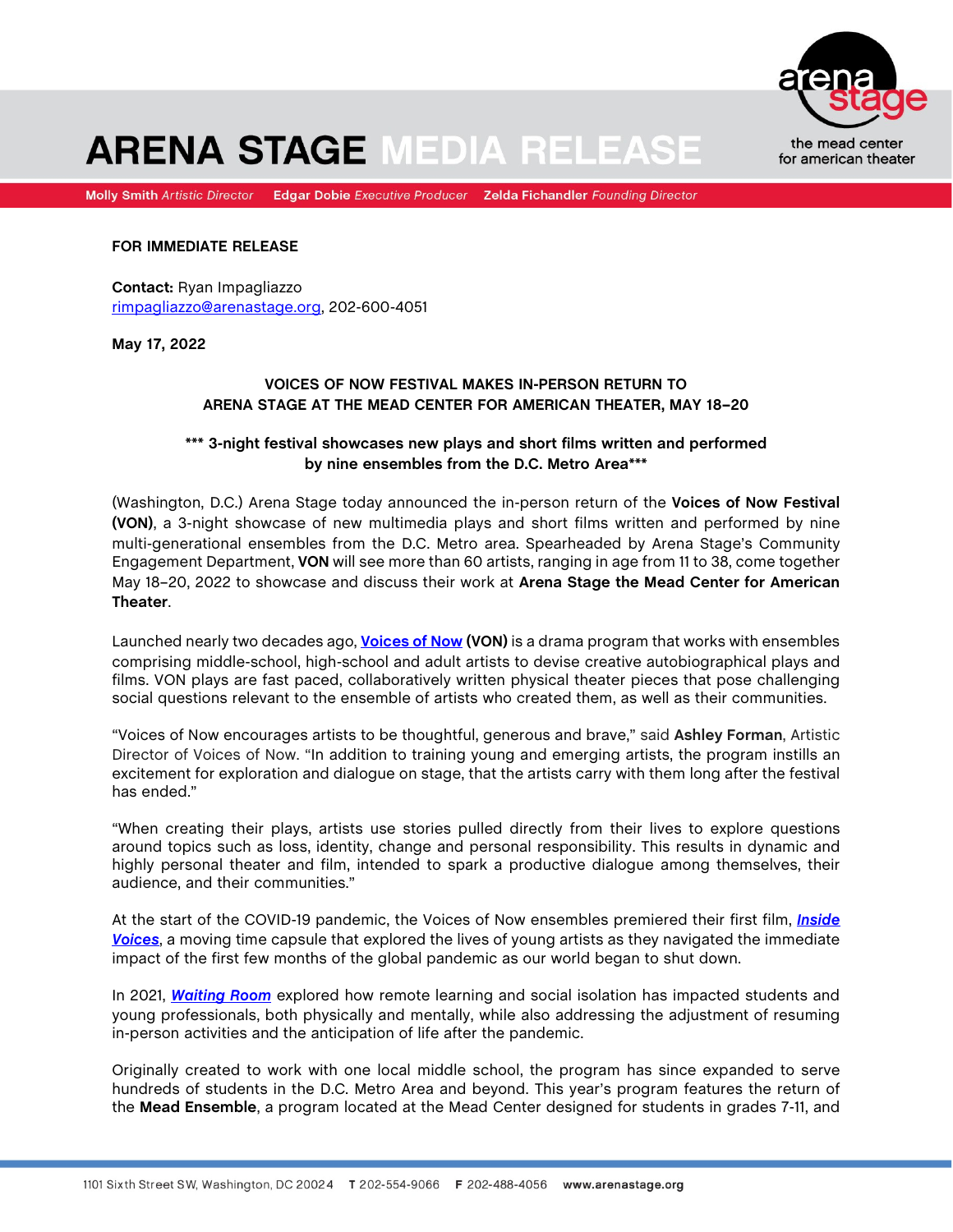the **Mentor Ensemble**, made up of alumni from previous ensembles whose role is to mentor the younger artists in the program.

### **2022 Voices of Now Festival Schedule**

**Wednesday, May 18 — 7:30 p.m.** *Life Cycle* by the Robinson Ensemble *Safeguard* by the Jefferson Middle School Academy Ensemble *Face-Off* by the Pre-Professional Ensemble *Headspace* by the Mentor Ensemble

#### **Thursday, May 19 — 7:30 p.m.**

*Face Value* by the Mead Ensemble *Ground Control* by the Holmes Middle School Ensemble *Moving Picture* by the Key Ensemble *Time Stamp* by the Wendt Center for Loss and Healing Ensemble

#### **Friday, May 20 — 7:30 p.m.**

*Face Value* by the Mead Ensemble *Shapeshifter* by the Kilmer Middle School Ensemble *Face-Off* by the Pre-Professional Ensemble *Headspace* by the Mentor Ensemble

All performances will be held in the Arlene and Robert Kogod Cradle at Arena Stage the Mead Center for American Theater. Tickets are free, but reservations are required. Reserve your tickets [here.](https://tickets.arenastage.org/events/33536) View the digital program book [here.](https://www.arenastage.org/voicesofnow#block-2022-Voices-of-Now-Festival)

Arena Stage's Community Engagement Department would like to recognize the supporters and partners of the Voices of Now program. Without their extraordinary efforts and support, Voices of Now and our other Community Engagement program offerings would not be possible.

Voices of Now is made possible by support from the **Hattie M. Strong Foundation**, **Global Medical REIT**, **Weissberg Foundation**, **The Lois & Richard England Family Foundation** and **Friends of Southwest D.C.**

Arena Stage's community engagement efforts are generously sponsored by Denie and Frank Weil; The Estate of Ms. Toni A. Ritzenberg; Hearst Foundations; AT&T; Joanne Barker; Comcast; Catherine and Chris Guttman-McCabe; National Endowment for the Arts; Global Medical REIT; Venable Foundation; Hattie M. Strong Foundation; Robert and Natalie Mandel Family Foundation; Max and Victoria Dreyfus Foundation, Inc.; Alice Shaver Foundation; Theatre Forward; Lois & Richard England Family Foundation; Weissberg Foundation; Friends of Southwest D.C.; Wayne and Susan Jonas; Jean Shiro-Zavela and Vance Zavela; Actors' Equity Foundation; and Youth Activities Task Force (YATF) of the Southwest Neighborhood Assembly, Inc.

For more information on Arena Stage's Community Engagement programs, including Voices of Now, call 202-600-4065 or visit [arenastage.org/voicesofnow.](https://www.arenastage.org/voicesofnow)

*Arena Stage at the Mead Center for American Theater, under the leadership of Artistic Director Molly Smith and Executive Producer Edgar Dobie, is a national center dedicated to American voices and artists. Arena Stage produces plays of all that is passionate, profound, deep and dangerous in the American spirit, and presents diverse and ground-breaking work from some of the best artists around the country. Arena Stage is committed to commissioning and developing new plays and impacting the lives of over 10,000 students annually through its work in community engagement. Now in its eighth decade, Arena*  Stage serves a diverse annual audience of more than 300,000. **[arenastage.org](http://arenastage.org/)**